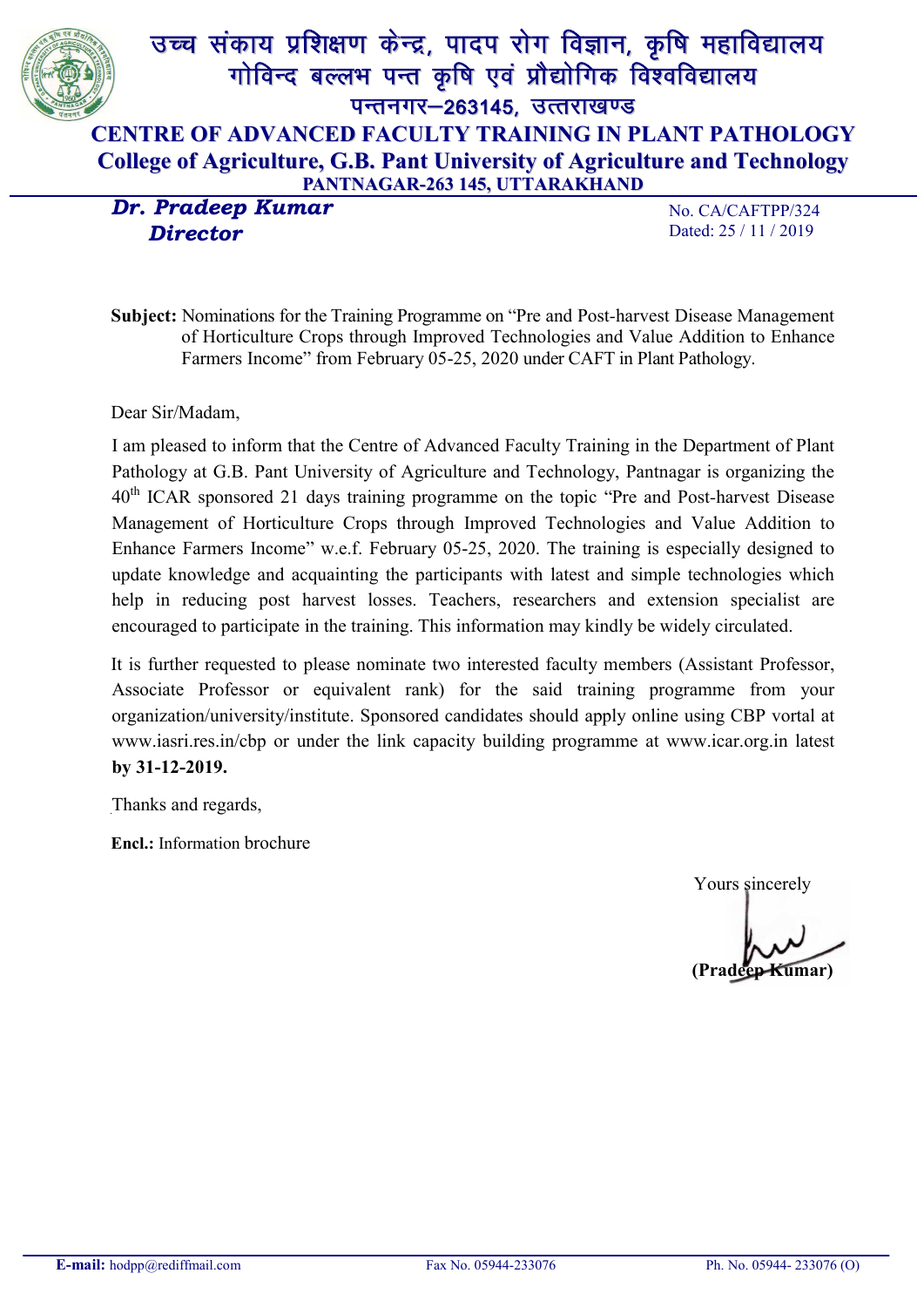# CENTRE OF ADVANCED FACULTY TRAINING IN PLANT PATHOLOGY



# *Sponsored training*



*on*

"Pre and Post-harvest Disease Management of Horticulture Crops through Improved Technologies and Value Addition to Enhance Farmers Income"

(February 05-25, 2020)



DEPARTMENT OF PLANT PATHOLOGY COLLEGE OF AGRICULTURE G.B. Pant University of Agriculture & Technology Pantnagar-263 145 (Uttarakhand)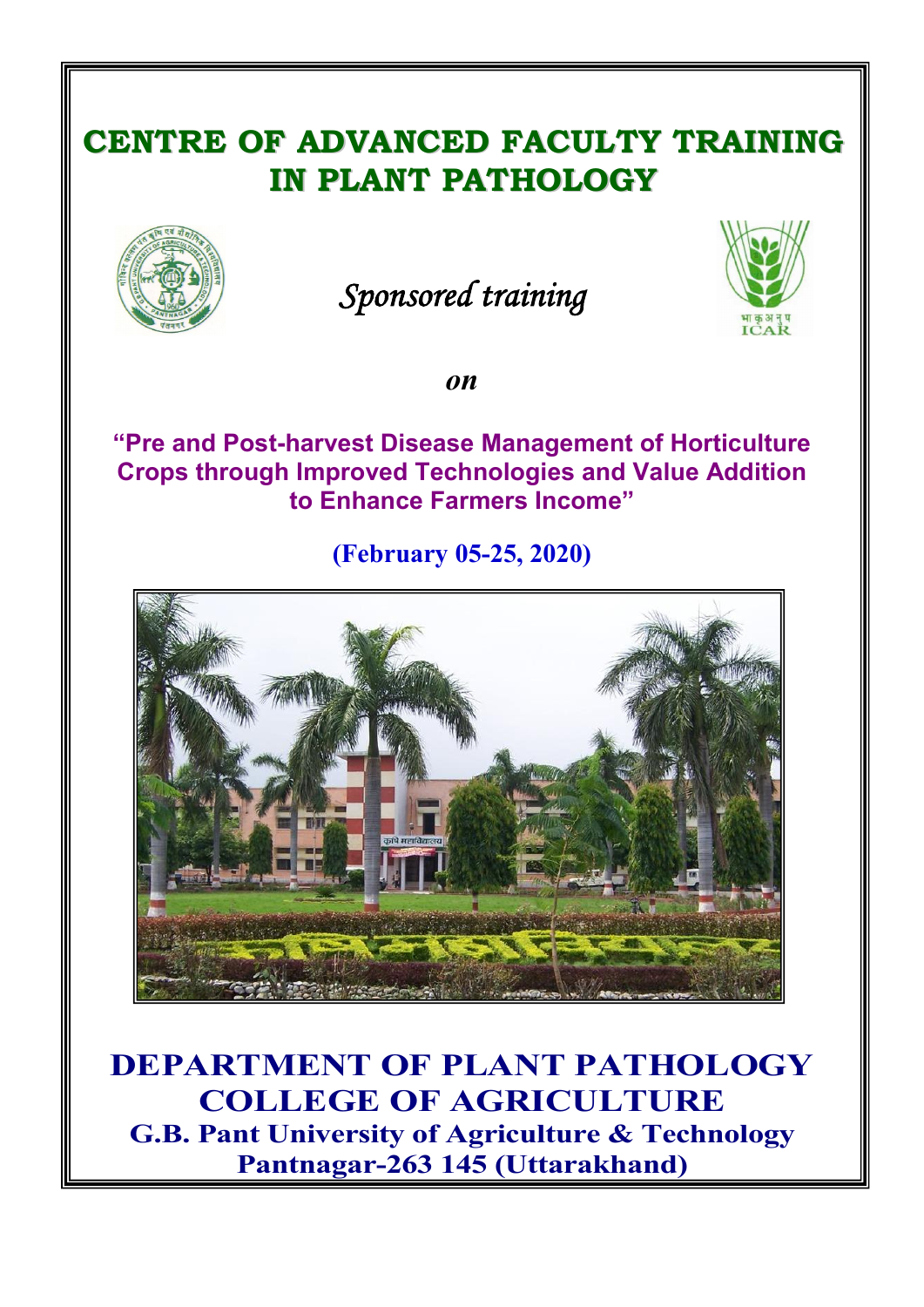#### ABOUT THE CAFT

The department of Plant Pathology was created and accredited by Indian Council of Agricultural Research (ICAR) in 1961. The department took the lead in introducing the postgraduate programme leading to masters degree in 1963 and doctoral degree in 1965 in Plant Pathology. In view of the outstanding quality of teaching, research and extension work being carried out by the department, ICAR upgraded the department in the year 1995 to the status of Centre of Advanced Studies in Plant Pathology (CAS). The CAS was awarded by the education division, ICAR on August 14, 1998 with a certificate of appreciation in commemoration of Golden Jubilee year of independence (1998) for organizing the programmes for human resource development and developing excellent instructional material. ICAR further elevated CAS as Centre of Advanced Faculty Training (CAFT) in the year 2009-10. The major mandate of the CAFT is to train scientific faculty from all over the country in important and innovative areas of Plant Pathology. So far 38 trainings, with 794 participants from 25 states, have been held.

#### ABOUT THE COURSE

Fruits and vegetables not only provide the growers nutritional security but also high income. Spoilage mainly occurs due to microbial attack, autooxidation and insect/pest attack. Unfortunately about 25-30% of horticulture produce, 10-25% of vegetables and 30-40% of flowers get wasted due to lack of post-harvest management which results is huge loss. At least, 25 to 30 per cent of fruits and vegetables in the country is lost due to wastage and value destruction. The wastage cost was estimated to be Rs.67,500 crores each year. Even if just 1% of this is saved by converting them into value-added products, there will be a saving of Rs.67.5 crores annually.

Pre- and Post-harvest management of horticultural produce is, therefore, the need of the hour in order to feed the ever-growing population of the world in general and India in particular. The most important advantage of post-harvest management and processing is the reduction of post-harvest losses of fruits and vegetables. It is a well-known fact that fruits and vegetables are perishable in nature due to its high moisture content, high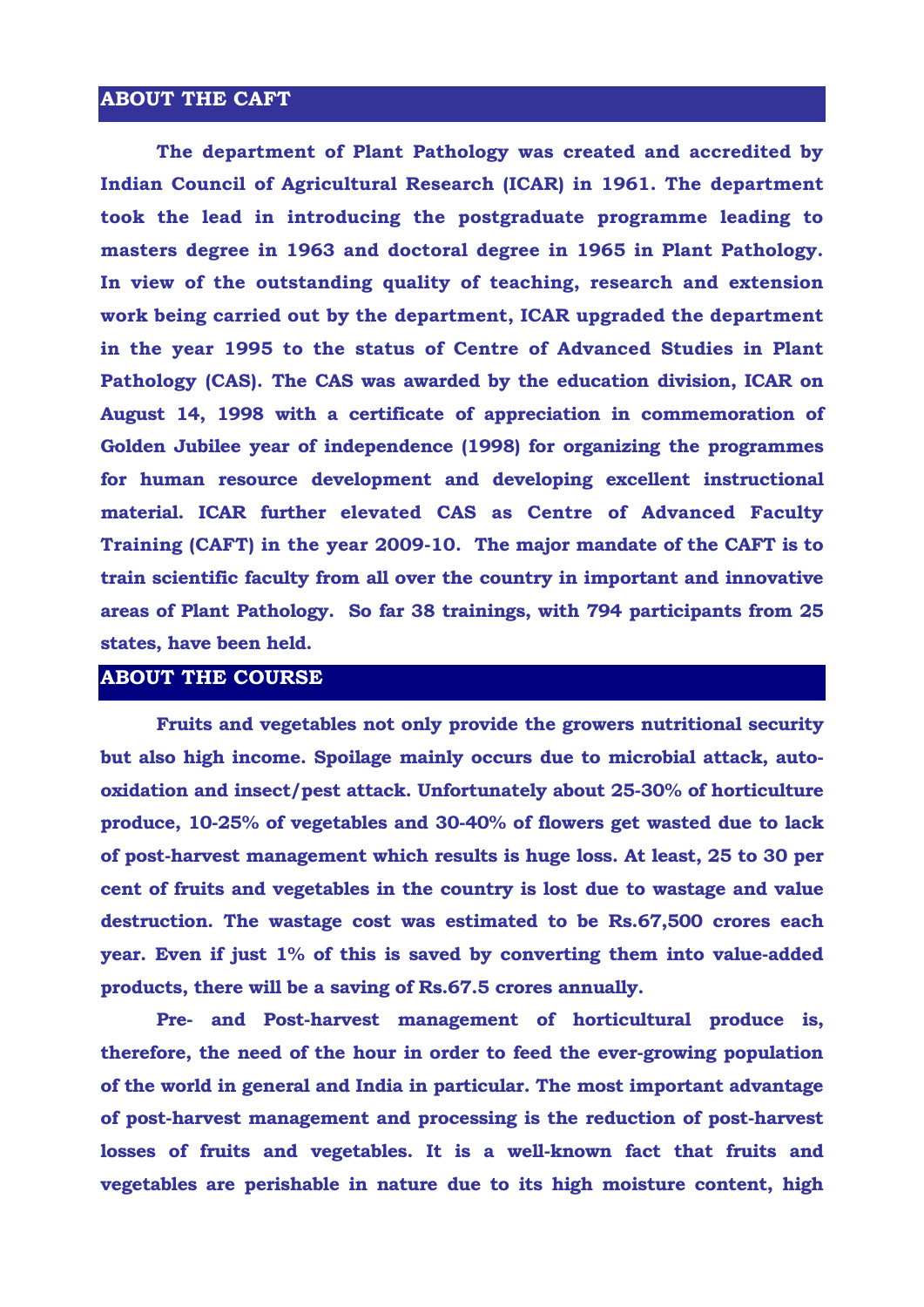rate of physiological activity viz. respiration and ripening, microbial attack, rapid biochemical changes such as enzyme activity, softening of the texture and many other biotic and abiotic factors. Harvesting season of almost all fruits and vegetables is very short, lasting only 1-2 months. During this short period, the availability of particular fruits and vegetables will be abundant, but at the end of the harvesting season, the availability of these products decreases rapidly, and may completely disappear from the market within 1-2 months. Here, therefore, comes the role of post-harvest management of horticultural commodities such as proper handling, packaging and storage at safe low temperature, maintenance of the cool chain during transportation and marketing, pre and post-harvest treatments in order to increase the shelf-life and reduce the overall spoilage, etc. These practices make fruits and vegetables available throughout the year. Many modern technologies such as refrigerated storage and transportation, controlled and modified storage, irradiation, processing into value-added products are some of the ways to extend the availability of fruits and vegetables.

Pathological and Entomological factors also play an important role in deterioration of horticultural crops those results from the activity of bacteria and fungi, which are already present on the surface of fruits or vegetables. It is because micro-organisms get access to the commodities through its physical or mechanical injuries and set deterioration in motion in the form of rot and softening of fruits. The present training course is designed to fulfill the pertinent objectives.

# PARTICIPANTS

Teachers and researchers working in this area in SAUs, ICAR and other institutes are eligible. The number of participants will be limited to twenty five (25).

## **ELIGIBILITY**

Candidate should be in the position of Assistant Professor, Associate Professor or equivalent rank and posses a Post Graduate Degree in Science/Agricultural Science/ Plant Pathology and be preferably below the age of 50 years.

## NOMINATIONS

The participants should apply online using CBP vortal at www.iasri.res.in/cbp or under the link Capacity Building Programme at